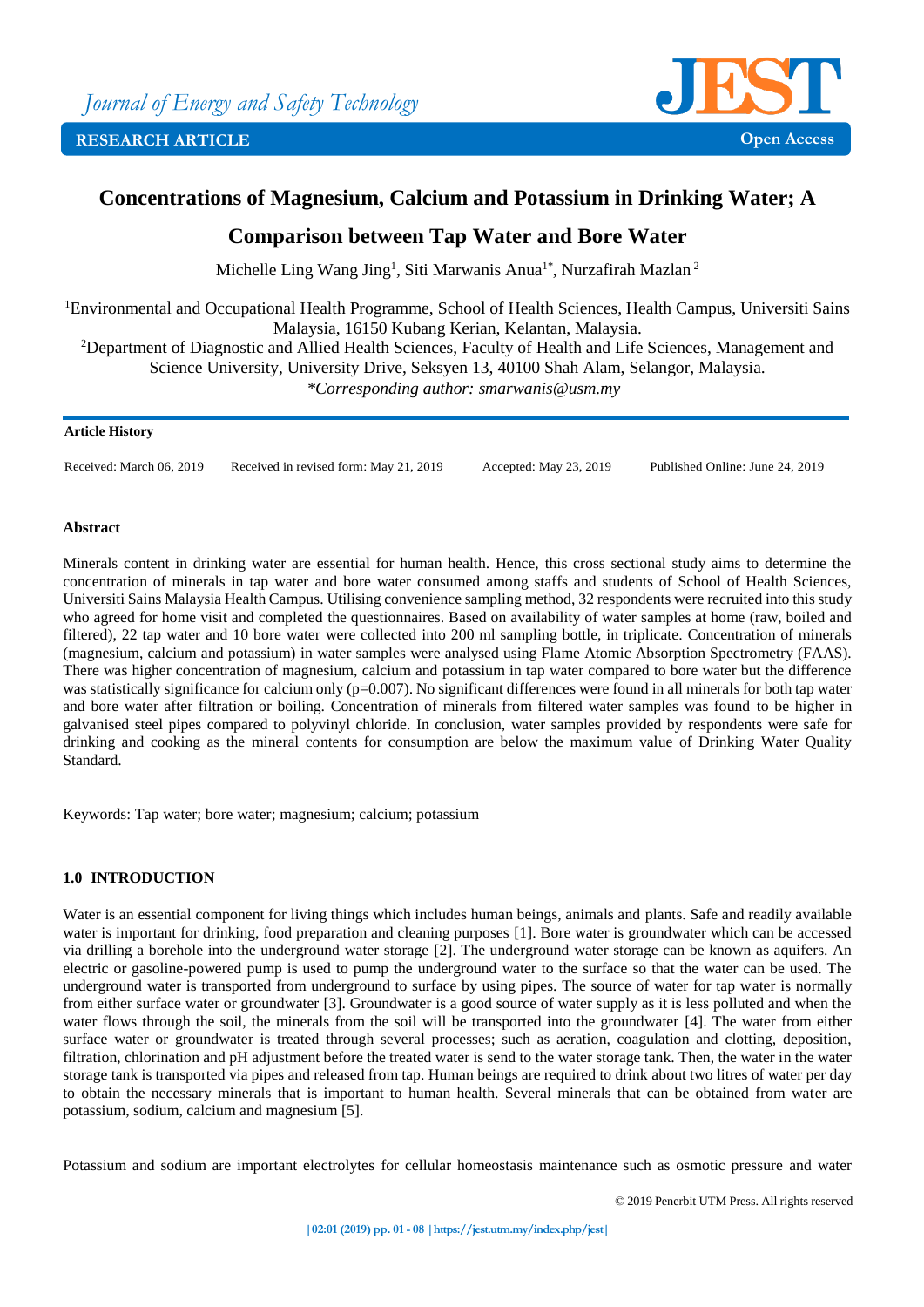#### **Michelle Ling, Siti Marwanis & Nurzafirah Mazlan / JEST – Journal of Energy and Safety Technology. vol. 2, no.1 (2019): <sup>01</sup> - <sup>08</sup>**

distribution in body fluid compartments. These two ions are also crucial for renal regulation of acid-base balance to substitute hydrogen ions in renal tubule. Sodium-potassium flux can be found in nerve cells for generation of electrical potential to aid the conduction of nerve impulses. Eventually, the muscle contractions and heartbeat regulations are generated from the conduction of nerve impulses. Calcium and magnesium are important for bone formation and cardiovascular system. Calcium is an essential element for nerve impulses transmission and blood clotting [6]. The Recommended Dietary Allowance (RDA) of potassium for adults is 4700 mg per day while sodium maximum daily intake is 2300 mg per day [7]. The RDA for magnesium is 400 to 420 mg per day for males and 310 to 320 mg per day for females [8] while for calcium is 1000 mg per day for adults [9].

The major elements dissolved in groundwater such as magnesium and potassium with concentration of 1 to 10 mg/L is probably essential for human health [10]. Meanwhile, dissolved sodium and calcium concentration which is probably essential for human health is ranging from 10 to 100 mg/L. A previous study conducted in determining potassium and calcium level in bore water samples which were collected from five different villages in Gua Musang, Jeli and Tanah Merah were ranged 227.89-691.44 ppm and 0.00-36.71 ppm respectively [11]. According to Drinking Water Quality Standard, there is no maximum acceptable value for both potassium and calcium. This is due to the concentration of potassium and calcium in drinking water is well below to give any human health concern [12]. Whereas the results from a study in Najran showed that the mean concentration of the minerals such as potassium, sodium, magnesium and calcium were higher in groundwater than treated drinking water [13]. Depletion of the minerals content in treated drinking water was proven due to water treatment processes.

In Malaysia, there are two types of common water filter systems used for household, namely point-of-use system and whole house system where it has been reported that around 86% of residents installed at least one water filter system [14]. Point-ofuse system only treat the water that is for drinking or usage which is installed near the sink. Whole house system treats the water before it accesses into the house which is installed near the water meter or pressurised storage tank [15]. Nanofiltration uses a lower pressure process to remove the large solids or molecules in water. The membrane used in nanofiltration is nanometresized cylindrical pores, which is slightly larger than the membrane used in reverse osmosis. The larger pores membrane allows the water and solutes to pass through easily which in turn causes lower pressure and energy needed, lower solutes removal and higher flow rate. The characteristics of the nanofiltration membrane is suitable to be used for water which has low total dissolved solids [16-18].

Reverse osmosis is a process of water filtration which involves the usage of semipermeable membrane. Reverse osmosis is achieved in which there is an applied pressure on the concentrated side of the membrane. This results in the reverse of natural osmosis which overwhelms the natural osmotic pressure. This process forces the fresh water back through the membrane, or in short can be known as revert the flow of water. The contaminants or salts are remained at the concentrated side of the membrane. The size and electrical charge of ions are the features that impact the removal of ions using reverse osmosis method. Effectiveness of reverse osmosis is based on the raw water characteristics, applied pressure, temperature of raw water and others [17, 18]. The semi permeable membrane used in reverse osmosis is highly permeable to water which makes it effective in removing metals ions and aqueous salts, for instance sodium, chloride, copper, chromium and lead [19]. Despite the high efficiency of reverse osmosis in ions removal, this technique required high operating pressure and high membrane area per unit volume [20].

Water quality has been main concern of the society as water is needed by human beings to survive. Besides, human beings also obtain some necessary minerals from water instead of food consumption. These minerals are important to maintain the human health and carry out daily functions and processes. Although these minerals act as the key role to several functions in human body, excessive or insufficient of these minerals will affect human's health.

Most of the residents in Kelantan use bore water as their source of water supply due to several limitations. The Kelantan residents complained that their white uniforms were permanently stained after washing by the tap water. The bore water is clearer, gives no permanent stain on white clothes and tastes better than tap water. Residents use tap water as the source of water supply because they did not have access to bore water hence alternatively opted to use filtration system, as normally the supplied tap water contains residues. However, the filtration system would not last long because it was easily clogged by sediments [21].

It is thus necessary to analyse the minerals content in the daily drinking water for both the common sources of daily drinking water among Kelantan residents which are tap water and bore water. However, this current study only preliminarily compares the minerals concentration between the bore water and tap water from the homes of staffs and students of School of Health Sciences (PPSK), Universiti Sains Malaysia (USM).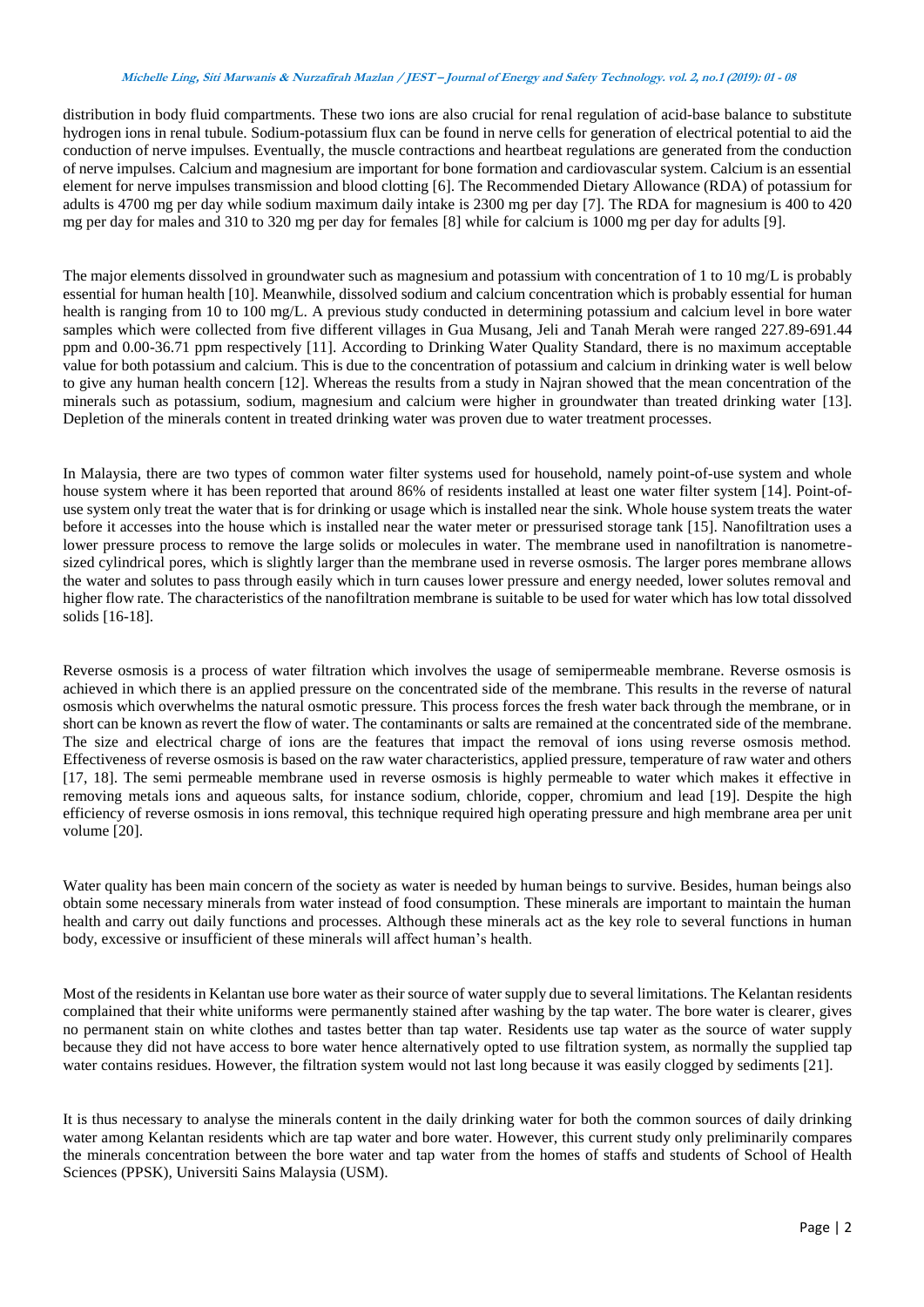# **2.0 METHODOLOGY**

#### **2.1 Subject Recruitment and Questionnaire Distribution**

This was a cross-sectional study design, utilising purposive sampling method and recruited 32 research participants. Staffs and students who consumed tap water and bore water for drinking or cooking were invited to participate into the study via email circulation. Arrangement for home visit were made with those who voluntarily agreed to participate in this study. During the home visit, participants were asked to complete a questionnaire after they have agreed and signed the informed consent form (the study has been granted approval by the USM human ethical board). The questionnaire used in this study was modified from World Health Organisation (WHO) and United Nations Children's Fund (UNICEF) [22]. The questionnaires consisted of four sections, gathering information on sociodemographic, drinking water system, drinking water filter system and drinking water preferences.

#### **2.2 Water Sampling**

Tap water and bore water were collected from the homes of the staffs and students of the Health Campus, USM. Water samples were collected based on the availability of the types of water samples of either filtered, boiled or raw. The tap water and bore water were required to flow for about 3 to 5 minutes. 500 ml polyethylene bottle was rinsed at least three times with running water before it was filled carefully with the water until full. Each polyethylene bottle was tightly capped and was labelled appropriately with date, time and specific location of sampling. The water samples were transported to the laboratory immediately in ice box. Water samples were preserved by adding 5 ml of concentrated nitric acid immediately once arrived at the laboratory [23] and stored under  $4^{\circ}$ C prior analysis.

#### **2.3 Standard Preparation of Minerals and Water Sample Analysis**

Water samples were filtered by using Millipore filter paper [24] before being analysed by Flame Atomic Absorption Spectroscopy (FAAS). Stock standard solution and quality control samples for each mineral analysed (magnesium, calcium and potassium) were prepared for calibration following the manufacturer's procedure with concentration of 1000 parts-per-million (ppm). The calibration standard solution and quality control samples were prepared by using molarity standard equation,  $M_1V_1=M_2V_2$ , where M was the concentration of stock standard solution or quality control samples while V was the volume of stock standard solution. Calibration standard solutions were prepared in 50 ml volumetric flasks while quality control samples were prepared in 100 ml volumetric flasks. The calibration standard solutions were analyzed first in generating calibration graph curve. Then, both the quality control samples and water samples were analyzed by FAAS. Results were well recorded.

#### **2.4 Data Analysis**

The Statistical Package for the Social Science (SPSS) version 24 was used for data analysis, at significance level of  $p<0.05$ . The results were analysed descriptively and presented in mean and standard deviation (SD). Comparison on the the concentration of minerals between raw and filtered bore water and tap water levels was conducted using Independent Samples T test. The Paired T Test was utilised to compare the concentration of minerals between raw bore water and tap water after filtration and boiling. Fisher's Exact Test was used to determine the association between perception of research participants on drinking water preferences and water filtration system.

#### **3.0 RESULTS AND DISCUSSION**

#### **3.1 Sociodemographic Information of Research Participants**

Research participants' age falls between 27 years old to 65 years old. Majority of the research participants are female (56.8%, n=18). Half of the research participants are PPSK staffs such as lecturer  $(25.0\%, n=8)$ , lab assistant  $(3.1\%, n=1)$ , administrative officer or supporting staff (21.9%, n=7). The occupation others than PPSK staffs are students' parents who were housewives, marketing, teachers, retirees, businessman, tutor, office admin assistants and rubber tapper. The research participants had consented 10 bore water and 22 tap water to be collected from their homes. The total number of water samples that were collected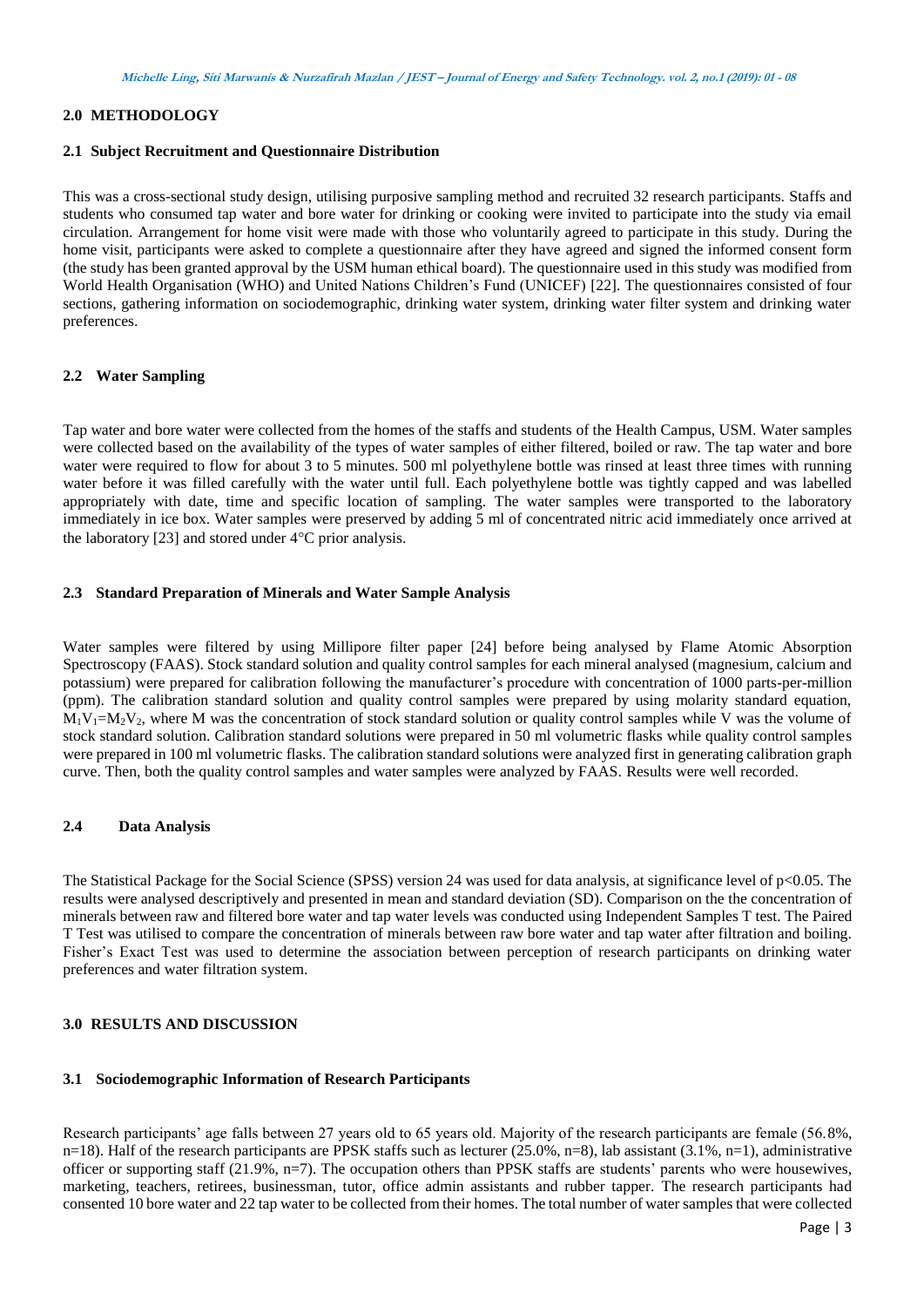were 22 raw tap water, 18 filtered tap water, 8 boiled tap water, 10 raw bore water, 10 filtered bore water and one boiled bore water.

#### **3.2 Information on the Drinking Water System of Research Participants**

Table 1 gathers the information on the drinking water system of the research participants. Fifty percent (n=5) of the research participants who provided bore water reported that they boiled the water before drinking and  $54.5\%$  (n=12) consume boiled tap water. All the research participants boiled their water by using kettle. Most of the research participants (bore water: 62.5%; tap water: 37.5%) cleaned their water storage tanks at least once a year. Most of the research participants who provided tap water (81.8%) in this study stated that they use polyvinyl chloride (PVC) pipes in their house. Meanwhile, all the research participants who provided bore water also used PVC. Most of the research participants did not boil their filtered water before they drink (bore water: 80.0%; tap water: 72.6%). Among research participants who provided bore water, 60.0% (n=6) of them knew the type of water filter that they installed in their houses. However, among research participants who provided tap water, 63.6%  $(n=14)$  of them did not know the type of water filter that they installed in their houses (Table 1).

| Table 1 Drinking water system of research participants |  |  |  |
|--------------------------------------------------------|--|--|--|
|--------------------------------------------------------|--|--|--|

| <b>Drinking Water System</b>               |                   | Frequency (%)    |              |
|--------------------------------------------|-------------------|------------------|--------------|
|                                            | <b>Bore Water</b> | <b>Tap Water</b> | <b>Total</b> |
| Boil drinking water before drink           |                   |                  |              |
| Yes                                        | 5(50.0)           | 12(54.4)         | 17(53.1)     |
| No                                         | 5(50.0)           | 10(45.5)         | 15 (46.9)    |
| Water pass through water storage tank      |                   |                  |              |
| Yes                                        | 8(80.0)           | 16(72.7)         | 24(75.0)     |
| No                                         | 2(20.0)           | 6(27.3)          | 8(25.0)      |
| Frequency of cleaning water storage tank   |                   |                  |              |
| Never                                      | 1(12.5)           | 3(18.8)          | 4(16.7)      |
| At least once a year                       | 5(62.5)           | 6(37.5)          | 11(45.8)     |
| Once every two years                       | 1(12.5)           | 2(12.5)          | 3(12.5)      |
| Not sure                                   | 1(12.5)           | 5(31.2)          | 6(25.0)      |
| Types of water pipes used in house         |                   |                  |              |
| Galvanized steel                           | 0(0.0)            | 4(18.2)          | 4(12.5)      |
| Polyvinyl chloride (PVC)                   | 10(100.0)         | 18 (81.8)        | 28 (87.5)    |
| Filter drinking water before drink         |                   |                  |              |
| Yes                                        | 10(100.0)         | 18 (81.8)        | 28 (87.5)    |
| No                                         | 0(0.0)            | 4(18.2)          | 4(12.5)      |
| Boil filtered drinking water before drink  |                   |                  |              |
| Yes                                        | 2(20.0)           | 6(27.3)          | 8(25.0)      |
| No                                         | 8(80.0)           | 16(72.7)         | 24(75.0)     |
| Point-of-use water filter system available |                   |                  |              |
| Yes                                        | 8(80.0)           | 16(72.7)         | 24(75.0)     |
| No                                         | 2(20.0)           | 6(27.3)          | 8(25.0)      |
| Whole-house water filter system available  |                   |                  |              |
| Yes                                        | 6(60.0)           | 8(36.4)          | 14(43.8)     |
| No                                         | 4(40.0)           | 14(63.6)         | 18(56.2)     |
| Know type of water filter used             |                   |                  |              |
| Yes                                        | 6(60.0)           | 8(36.4)          | 14(43.8)     |
| No                                         | 4(40.0)           | 14(63.6)         | 18(56.2)     |
| Types of water filter used                 |                   |                  |              |
| Activated carbon filter                    | 2(33.3)           | 4(50.0)          | 6(42.9)      |
| Ion exchange units                         | 0(0.00)           | 1(12.5)          | 1(7.1)       |
| Reverse osmosis                            | 2(33.3)           | 2(25.0)          | 4(28.6)      |
| Distillation units                         | 1(16.7)           | 0(0.0)           | 1(7.1)       |
| Nanofiltration                             | 1(16.7)           | 1(12.5)          | 2(14.3)      |

# **3.3 Drinking Water Preferences**

Research participants were asked to choose or specify the reasons they preferred their types of drinking water. Most of the research participants preferred drinking water with no taste or odour. Four of the research participants specified the reasons that the tap water is more favourable as it was the only source of drinking water available. One of the research participants specified the reasons he/she preferred bore water because chlorine was not added into bore water. However, a study showed that the taste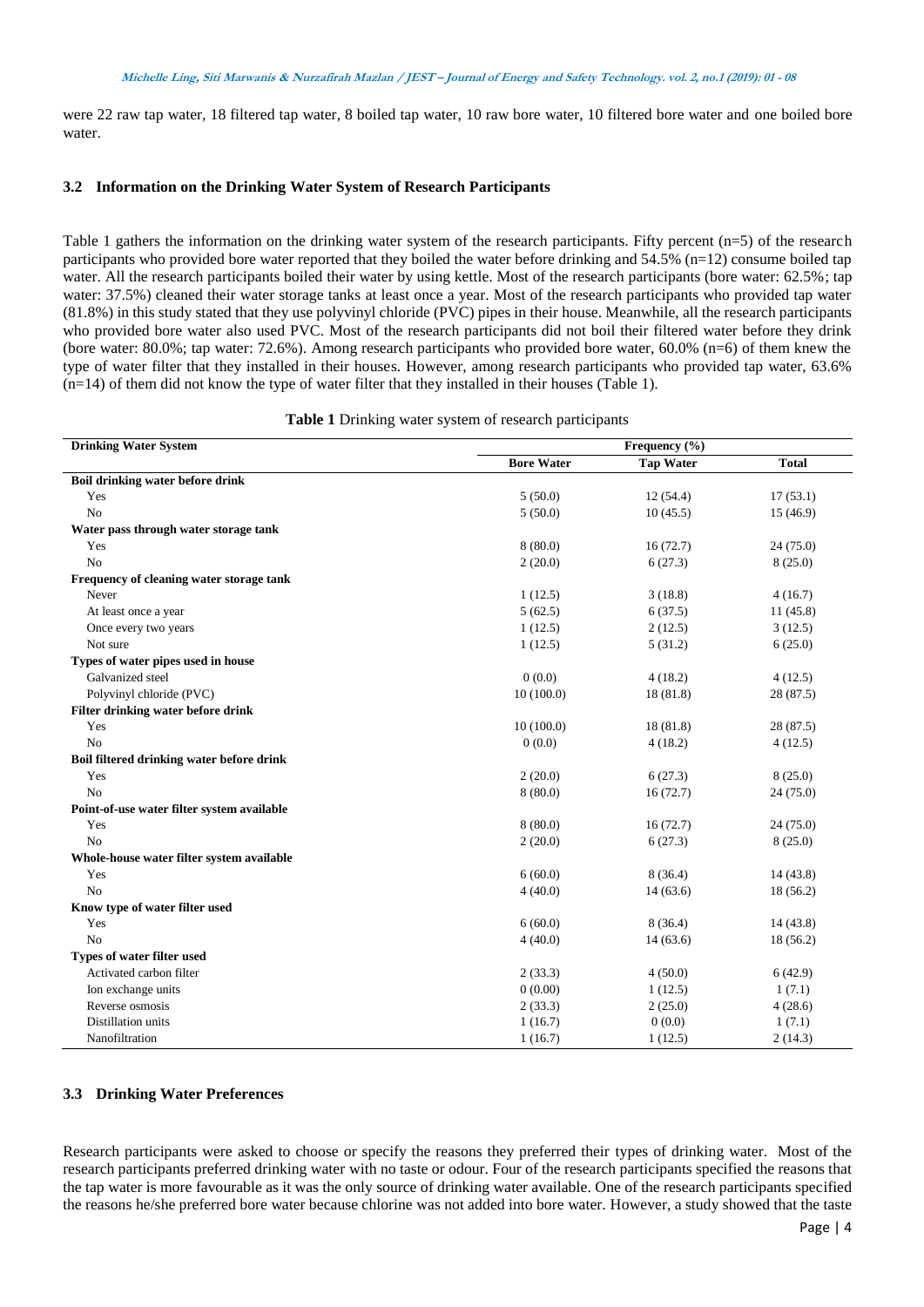sensitivity did not predict the drinking water preferences [25]. However, taste was not the prominent factor as the odours may also affected the preference of drinking water [26].

#### **3.4 Comparison of Minerals between Bore Water and Tap Water**

There were no significant differences in concentration of minerals between raw bore water and tap water for magnesium  $(p=0.087)$  and potassium (p=0.244). The mean concentration of calcium in raw tap water (mean: 1.794 mg/L, SD: 1.031 mg/L) is significantly higher than the mean concentration of calcium in raw bore water (mean:  $0.801 \text{ mg/L}$ , SD:  $0.483 \text{ mg/L}$ ), p=0.007 (Table 2). The findings of this study contradicted with the results from the study in Najran showed that the mean concentration of the minerals such as magnesium, calcium, potassium, and sodium were higher in groundwater compared to treated drinking water [13]. Such no statistical significant difference of minerals concentration found between raw bore water and tap water may be due to the sources of tap water samples were from groundwater instead of surface water, in which was the same sources of bore water [3]. However, the mean concentration of calcium in raw bore water was significantly lower than the mean concentration of calcium of raw tap water in this study might be contributed by the process of leaching of the rocks into the groundwater [27]. Concentration of calcium ions in groundwater might be increasing due to the leaching process. High calcium ions intake by human may cause human heart to stop in systole, which eventually may cause respiratory and cardiac failure [28]. Water treatment processes can decrease the minerals content in treated drinking water [13]. Besides, calcium-based fertilisers such as calcium ammonium nitrate may cause the high concentration of calcium in underground due to water infiltration which carry calcium ions from fertilisers [29].

| <b>Type of minerals</b> | n  | Mean $(SD)$ $(mg/L)$ |    |                  | t statistic | p-value  |
|-------------------------|----|----------------------|----|------------------|-------------|----------|
|                         |    | <b>Bore Water</b>    | n  | <b>Tap Water</b> |             |          |
| Raw                     |    |                      |    |                  |             |          |
| Magnesium               | 10 | 0.178(0.090)         | 22 | 0.294(0.197)     | 1.768       | 0.087    |
| Calcium                 | 10 | 0.801(0.483)         | 22 | 1.794 (1.031)    | 2.886       | $0.007*$ |
| Potassium               | 10 | 0.310(0.117)         | 22 | 0.361(0.111)     | 1.188       | 0.244    |
| <b>Filtered</b>         |    |                      |    |                  |             |          |
| Magnesium               | 10 | 0.173(0.107)         | 18 | 0.275(0.220)     | 1.362       | 0.185    |
| Calcium                 | 10 | 1.103 (1.209)        | 18 | 1.652(1.141)     | 1.195       | 0.243    |
| Potassium               | 10 | 0.280(0.101)         | 18 | 0.337(0.158)     | 1.028       | 0.313    |

**Table 2** Comparison of minerals between bore water and tap water

\*Significant different at p<0.05; Statistical test – Independent Samples T Test; SD – Standard Deviation

# **3.4.1 Comparison of Minerals Between Filtered And Non-Filtered of Bore Water and Tap Water**

There was no statistical significant difference between mean concentration of minerals between raw and filtered water for both bore water and tap water (Table 3). This finding might be explained by the household water filter system installed was not able to filter out the minerals analysed in this study. In which these minerals (magnesium, calcium, potassium) are essential for human health. In this study, activated carbon was the mostly used water filter system by research participants. Activated carbon was effective for adsorbing natural and synthetic compounds and removing taste and odour in drinking water treatment. Besides, few chemical compounds such as mercury, chromium and arsenic can be removed by granular activated carbon [30] while powdered activated carbon can only adsorb organic chemical, microbial and radiological compounds instead of essential minerals to human health [31]. Other water filtration method such as nanofiltration and reverse osmosis also show high efficiency in removal of fluoride ions in water [32-34]. Additionally, reverse osmosis shows high efficiency in removal of protozoa, bacteria and viruses. However, instead of removal, it may reduce few minerals including the minerals studied in this research [35].

| <b>Table 3.</b> Comparison of minerals between filtered and non-filtered bore water and tap water |  |
|---------------------------------------------------------------------------------------------------|--|
|---------------------------------------------------------------------------------------------------|--|

| <b>Type of minerals</b> | Mean $(SD)$ (mg/L) |               |                 | t statistic | p-value |
|-------------------------|--------------------|---------------|-----------------|-------------|---------|
|                         | n                  | Raw           | <b>Filtered</b> |             |         |
| <b>Bore Water</b>       |                    |               |                 |             |         |
| Magnesium               | 10                 | 0.178(0.090)  | 0.173(0.107)    | 0.464       | 0.654   |
| Calcium                 | 10                 | 0.801(0.483)  | 1.103 (1.209)   | $-1.141$    | 0.283   |
| Potassium               | 10                 | 0.310(0.117)  | 0.280(0.101)    | 0.964       | 0.360   |
| <b>Tap Water</b>        |                    |               |                 |             |         |
| Magnesium               | 18                 | 0.294(0.197)  | 0.275(0.220)    | 1.535       | 0.143   |
| Calcium                 | 18                 | 1.794 (1.031) | 1.652(1.141)    | 1.754       | 0.098   |
| Potassium               | 18                 | 0.361(0.111)  | 0.337(0.158)    | 1.119       | 0.279   |

Statistical test – Paired T Test, SD – Standard Deviation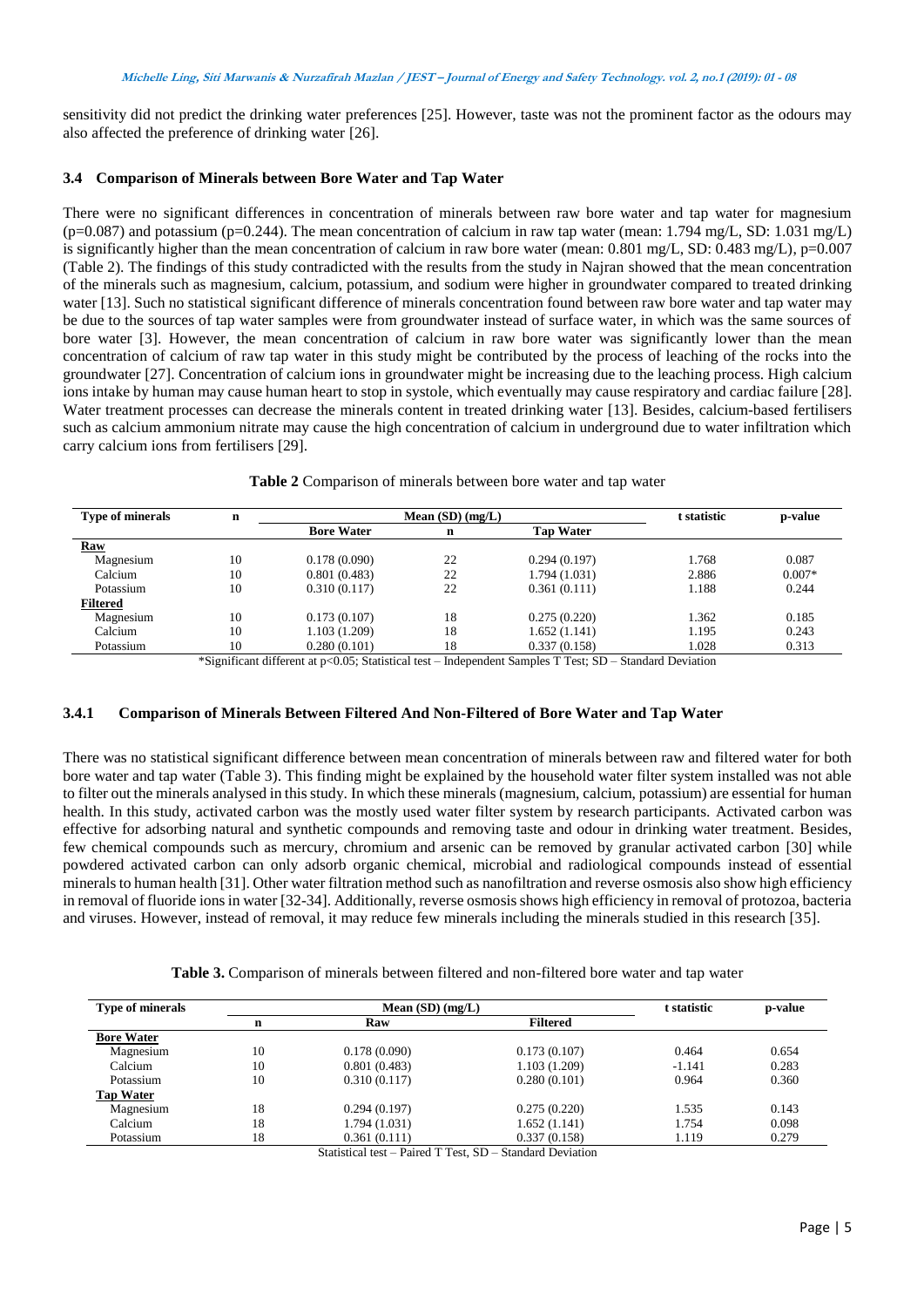#### **3.4.2 Comparison of Minerals Between Raw and Boiled Tap Water**

There was no significant difference in mean concentration of minerals between raw tap water and boiled tap water  $(p=0.100$  for magnesium;  $p=0.136$  for calcium;  $p=0.142$  for potassium) (Table 4). This may due to the boiling points of minerals were higher than the boiling point of water which was caused by the strong ionic bonds [36].

**Table 4.** Comparison of minerals between raw and boiled tap water

| <b>Type of minerals</b> |   | Mean $(SD)$ $(mg/L)$ |                                                                                                                                                                                                                                                                                                                                                                                      |       | p-value |
|-------------------------|---|----------------------|--------------------------------------------------------------------------------------------------------------------------------------------------------------------------------------------------------------------------------------------------------------------------------------------------------------------------------------------------------------------------------------|-------|---------|
|                         | n | Raw Tap Water        | <b>Boiled Tap Water</b>                                                                                                                                                                                                                                                                                                                                                              |       |         |
|                         |   |                      |                                                                                                                                                                                                                                                                                                                                                                                      |       |         |
| Magnesium               |   | 0.324(0.234)         | 0.219(0.142)                                                                                                                                                                                                                                                                                                                                                                         | 1.893 | 0.100   |
| Calcium                 |   | 1.984 (1.181)        | 1.540 (0.894)                                                                                                                                                                                                                                                                                                                                                                        | 1.682 | 0.136   |
| Potassium               |   | 0.382(0.127)         | 0.326(0.112)                                                                                                                                                                                                                                                                                                                                                                         | 1.656 | 0.142   |
|                         |   |                      | $\alpha$ , $\beta$ , $\beta$ , $\beta$ , $\alpha$ , $\beta$ , $\alpha$ , $\beta$ , $\beta$ , $\beta$ , $\beta$ , $\beta$ , $\beta$ , $\beta$ , $\beta$ , $\beta$ , $\beta$ , $\beta$ , $\beta$ , $\beta$ , $\beta$ , $\beta$ , $\beta$ , $\beta$ , $\beta$ , $\beta$ , $\beta$ , $\beta$ , $\beta$ , $\beta$ , $\beta$ , $\beta$ , $\beta$ , $\beta$ , $\beta$ , $\beta$ , $\beta$ , |       |         |

Statistical test - Paired T Test, SD – Standard Deviation

#### **3.5 Comparison of Minerals With Respect To Types of Water Pipes**

There was significant difference in mean concentration of minerals for magnesium  $(p=0.021)$  and calcium ( $p=0.038$ ) of raw water samples between galvanised steel pipe and polyvinyl chloride pipe. However no significant difference was found in mean concentration of potassium ( $p=0.137$ ). Furthermore, the difference in mean concentration of minerals of filtered water samples was significant between galvanised steel pipe and polyvinyl chloride pipe for magnesium only (p=0.014). Table 5 shows that the mean concentration of minerals in raw and filtered water using galvanised steel was higher than the mean concentration of minerals in filtered water using polyvinyl chloride pipe. This may be due to the alloy used in galvanised steel pipes of research participants contained magnesium [37]. Besides, high temperature may cause the calcium and magnesium ions to form scale in the hot water system [38] which available in some water filter system. Corrosion of galvanised steel pipes may cause the builtup of calcium and magnesium on galvanised steel pipes wall in which can be released into the water.

| <b>Type of minerals</b> |                | Mean $(SD)$ $(mg/L)$         | t statistic | p-value                        |       |          |
|-------------------------|----------------|------------------------------|-------------|--------------------------------|-------|----------|
|                         | n              | <b>Galvanised Steel Pipe</b> | $\mathbf n$ | <b>Polyvinyl Chloride Pipe</b> |       |          |
| Raw                     |                |                              |             |                                |       |          |
| Magnesium               | $\overline{4}$ | 0.445(0.205)                 | 28          | 0.231(0.160)                   | 2.426 | $0.021*$ |
| Calcium                 | 4              | 2.449 (1.002)                | 28          | 1.346 (0.942)                  | 2.176 | $0.038*$ |
| Potassium               | 4              | 0.425(0.048)                 | 28          | 0.334(0.116)                   | 1.527 | 0.137    |
| <b>Filtered</b>         |                |                              |             |                                |       |          |
| Magnesium               | 4              | 0.450(0.207)                 | 24          | 0.203(0.169)                   | 2.635 | $0.014*$ |
| Calcium                 | 4              | 2.501(0.993)                 | 24          | 1.281 (1.126)                  | 2.032 | 0.052    |
| Potassium               | 4              | 0.433(0.069)                 | 24          | 0.297(0.142)                   | 1.855 | 0.075    |
| <b>Boiled</b>           |                |                              |             |                                |       |          |
| Magnesium               | $\overline{c}$ | 0.307(0.210)                 | 7           | 0.199(0.115)                   | 1.013 | 0.345    |
| Calcium                 | $\overline{c}$ | 2.074(1.395)                 | ┑           | 1.267 (0.739)                  | 1.165 | 0.282    |
| Potassium               | 2              | 0.391(0.078)                 | ┑           | 0.302(0.109)                   | 1.050 | 0.329    |

**Table 5.** Comparison of minerals with respect to types of water pipes

\*Significant different at p<0.05; Statistical test - Independent Samples T Test; SD – Standard Deviation

# **4.0 CONCLUSION**

Drinking water is essential for human health and well-being. Humans have the rights to access safe and quality drinking water. In this research, concentration of minerals of bore water and tap water were studied. Comparison between concentration of minerals of raw bore water and tap water had no significant difference except for calcium. Similarly, no significant result was observed for the comparison of concentration of minerals in bore water and tap water after filtered and boiling. Concentration of minerals in water samples were found to be higher in galvanised steel pipes compared to PVC types of piping. Low concentration of minerals reported in this study showed that all the water samples were complied to maximum value implemented by Drinking Water Quality Standard. This study can be very useful as the staffs and students can be informed about the mineral contents that available in their drinking water at their homes.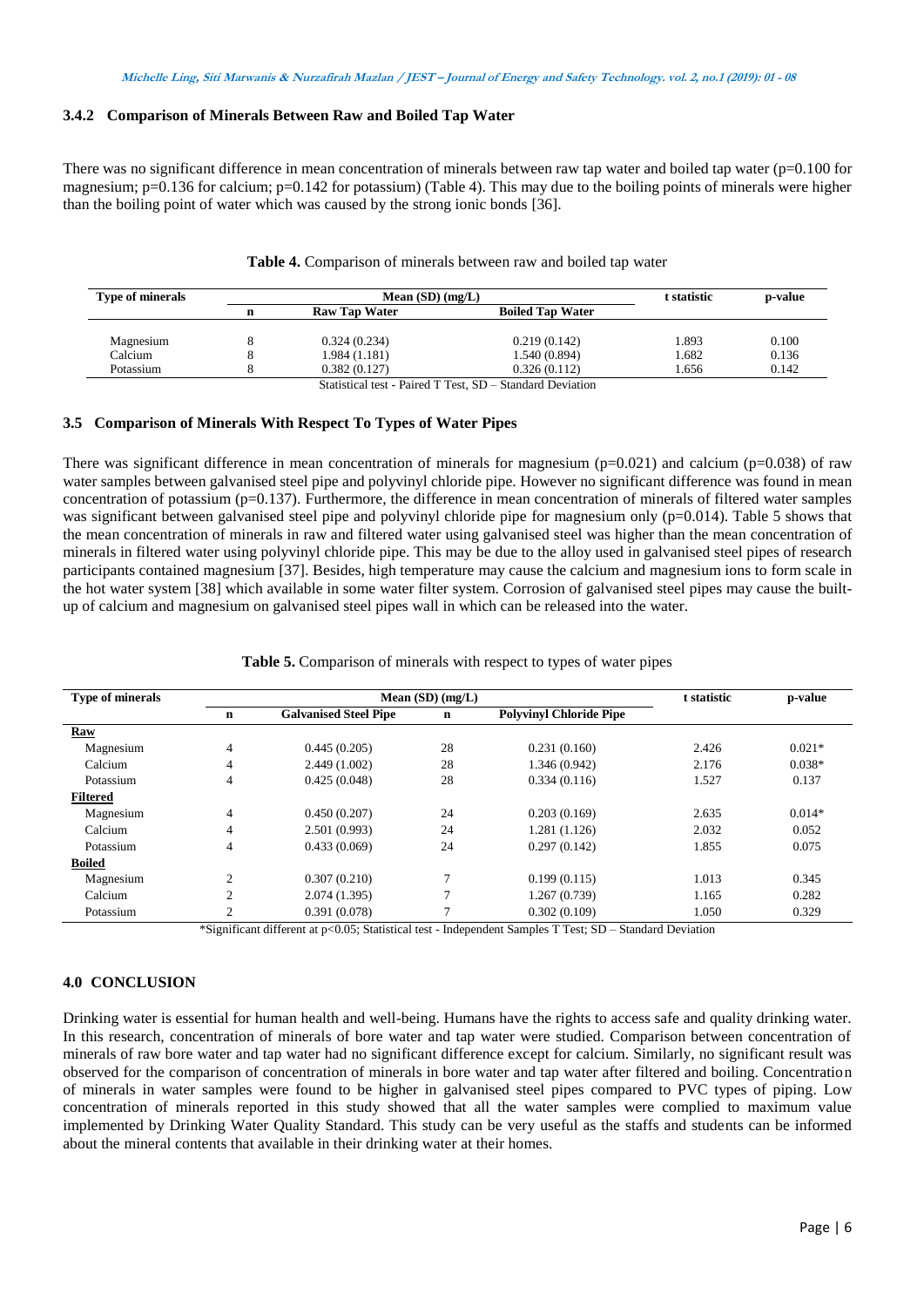#### **Michelle Ling, Siti Marwanis & Nurzafirah Mazlan / JEST – Journal of Energy and Safety Technology. vol. 2, no.1 (2019): <sup>01</sup> - <sup>08</sup>**

#### **Acknowledgements**

The authors would like to thank Universiti Sains Malaysia, School of Health Sciences and to all subjects who had participated in this study.

#### **References**

- [1] World Health Organization. 2015. Drinking-Water. Available at: http://www.who.int/mediacentre/factsheets/fs391/en/ (Accessed 02 October 2016).
- [2] South Australia Environmental Protection Agency. 2016. Bore water (Groundwater). Available at: http://www.epa.sa.gov.au/environmental\_info/site\_contamination/groundwater (Accessed 24 November 2016).
- [3] AKSB (2016) Water treatment process. Available at: http://airkelantan.com.my/makmal-pusat/proses-rawatan-air/ (Accessed 24 November 2016).
- [4] Igwemmar, N. C., Kolawole, S. A. and Okunoye, L. K. 2013. Physical and Chemical Assessment of Some Selected Borehole Water in Gwagwalada, Abuja, *International Journal of Scientific & Technology Research*. 2(11): 324-328.
- [5] World Health Organisation. 2005. Nutrients in Drinking Water. Available at: http://www.who.int/water\_sanitation\_health/dwq/nutrientsindw.pdf (Accessed 24 November 2016).
- [6] Rosborg, I., Nihlgard, B. and Ferrante, M. 2015. *Drinking Water Minerals and Mineral Balance*. Switzerland: Springer International Publishing
- [7] Pohl, H. R., Wheeler, J. S. and Murray, H. E. 2013. Sodium and Potassium in Health and Disease, *Metal Ions and Human Diseases*. 13: 29-47.
- [8] National Institutes of Health. 2018. Magnesium Fact Sheet for Health Professionals. Available at: https://ods.od.nih.gov/factsheets/Magnesium-HealthProfessional/ (Accessed 19 April 2018).
- [9] National Institutes of Health. 2016. Calcium Fact Sheet for Consumers. Available at: https://ods.od.nih.gov/factsheets/Calcium-Consumer/ (Accessed 19 April 2018).
- [10] Foster, S., Kemper, K., Tuinhof, A., Koundouri, P., Nanni, M. and Garduno, H. 2006. Natural Goroundwater Quality Hazards, avoiding problems and formulating mitigation strategies. Available at: https://www.un-igrac.org/sites/default/files/resources/files/GWMATE%20briefing%20notes%20- %20Quality%20Hazards.pdf (Accessed 18 May 2017).
- [11] Hamzah, Z., Wan Rosdi, W. N., Hj Wood, A. K. and Saat, A. 2014. Determination of Major Ions Concentrations in Kelantan Well Water Using EDXRF and Ion Chromatography, *The Malaysian Journal of Analytical Sciences*. 18(1): 178-184.
- [12] World Health Organisation. 2011. *Guidelines for Drinking-water Quality Fourth Edition.* Available [http://apps.who.int/iris/bitstream/10665/44584/1/978924158151\\_eng.pdf](http://apps.who.int/iris/bitstream/10665/44584/1/978924158151_eng.pdf) (Accessed 22 March 2017).
- [13] B. B. Law. 2005. The Usage of Domestic Water Filtration Systems in Malaysia, Bachelor Degree thesis, University of Southern Queensland, Australia.
- [14] Brima, E. I. 2014. Physicochemical Properties And The Concentration Of Anions, Major And Trace Elements In Groundwater, Treated Drinking Water And Bottled Drinking Water in Najran area, KSA, *Applied Water Science*. 1-10.
- [15] National Sanitation Foundation (2017.) Selecting a Home Water Treatment System. Available at: http://www.nsf.org/consumer-resources/what-is-nsfcertification/water-filters-treatment-certification/selecting-a-water-treatment-system (Accessed 21 May 2017).
- [16] Kwai Kut, K. M., Sarswat, A., Srivastava, A., Pittman Jr., C. U. and Mohan, D. 2016. A Review Of Fluoride In African Groundwater And Local Remediation Methods, *Groundwater for Sustainable Development*. 2: 190-212.
- [17] Singh, J., Singh, P. and Singh, A. 2016. Fluoride ions vs removal technologies: A study. *Arabian Journal of Chemistry*. 9: 815-824.
- [18] Jadhav, S. V., Bringas, E., Yadav, G. D., Rathod, V. K., Ortiz, I. and Marathe, K. V. 2015. Arsenic and fluoride contaminated groundwaters: A review of current technologies for contaminants removal, *Journal of Environmental Management*. 162: 306-325.
- [19] Hoornaert. P. 1984. Reverse Osmosis. ScienceDirect [Online]. Available at[: https://www.sciencedirect.com/science/article/pii/B9780080311449500066](https://www.sciencedirect.com/science/article/pii/B9780080311449500066%20(Accessed)  [\(Accessed](https://www.sciencedirect.com/science/article/pii/B9780080311449500066%20(Accessed) 14 May 2019).
- [20] Hoornaert.P. 1984. Reverse Osmosis. ScienceDirect [Online]. Available at[: https://www.sciencedirect.com/science/article/pii/B9780080311449500108](https://www.sciencedirect.com/science/article/pii/B9780080311449500108) (Accessed 14 May 2019).
- [21] Ishar, M. Z. 2009. Drink 'Air Boring' Anybody? Bernama.com, 10 March [Online]. Available at: http://bernama.com.my/bernama/v3/printable.php?id=395039 (Accessed 24 November 2016).
- [22] World Health Organization and United Nations Children's Fund. 2006. *Core Questions on Drinking-Water and Sanitation for Household Surveys*. Geneva: WHO Press.